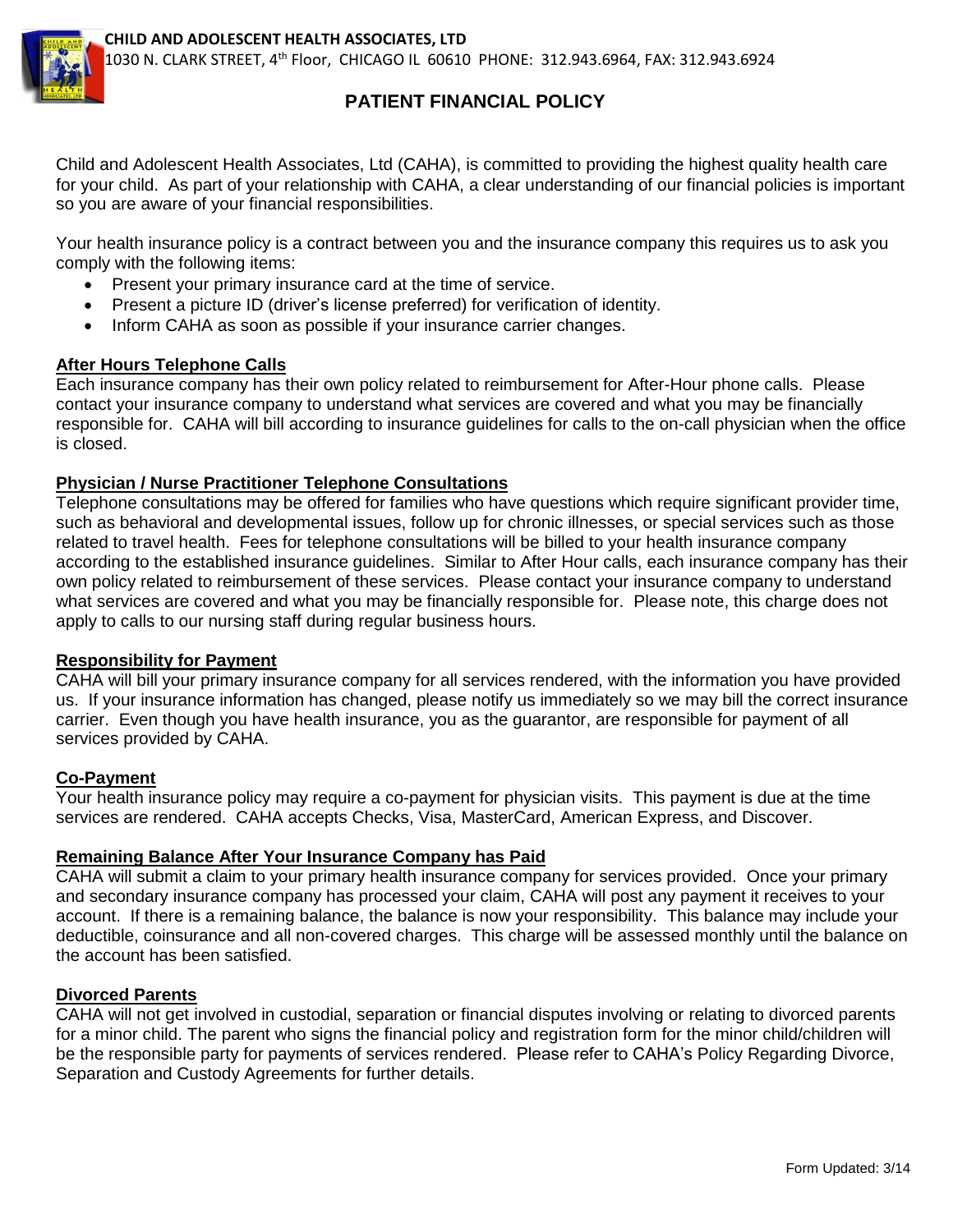

## **PATIENT FINANCIAL POLICY**

#### **Failure to Pay Outstanding Balance**

Our office will make every effort to communicate with you about your account and will present reasonable options for payment. In the event a bill goes unpaid, without contacting our Billing Dept. to discuss payment options, the account will be turned over to collections. If your account is sent to a collection service a charge of 1.5%, of the amount due, will be added to the balance on your account.

#### **Additional Fees**

| <b>Request for Medical Records</b>                                                        | \$0.50 / page |
|-------------------------------------------------------------------------------------------|---------------|
| Checks returned to CAHA for "non-sufficient funds"                                        | \$25.00       |
| Saturday office visits                                                                    | \$25.00       |
| No-show (scheduled visits which are not cancelled and/or rescheduled 24 hours in advance) | \$65.00       |

**I certify that my child is covered by the insurance provided and assign directly to CAHA all Insurance benefits, if any, otherwise payable to me for services rendered. I understand that I am financially responsible for all charges whether or not paid by insurance. I hereby authorize the doctor to release all information necessary to secure the payment of benefits.** 

## **Summary of our Notice of Privacy Practices**

We understand that patient information about you is personal and are committed to protecting the confidentiality of your patient information. When required by law, we will obtain your authorization before using or disclosing any of your patient information

You have the following rights regarding patient information we maintain about you:

- Right to inspect and copy patient information in your medical or billing records
- Right to request an amendment of patient information in your medical or billing records
- Right to an accounting of certain disclosures made by us
- Right to communicate with us via alternative means or have communications sent to alternative locations
- Right to request restrictions on how we use or disclose your patient information
- Right to revoke an authorization given to us

Although you have these rights, we may deny your requests if they do not meet certain requirements.

If you have any questions about this Notice, your privacy rights described above or believe your privacy rights have been violated, please contact CAHA.

**I have read the above financial policy and summary of Privacy Notice for CAHA and I agree to the terms listed above.**

| <b>Print Name</b>               |  |
|---------------------------------|--|
| <b>Parent or Legal Guardian</b> |  |

| 1. Child: | Date of Birth: |
|-----------|----------------|
| 2. Child: | Date of Birth: |
| 3. Child: | Date of Birth: |
| 4. Child: | Date of Birth: |